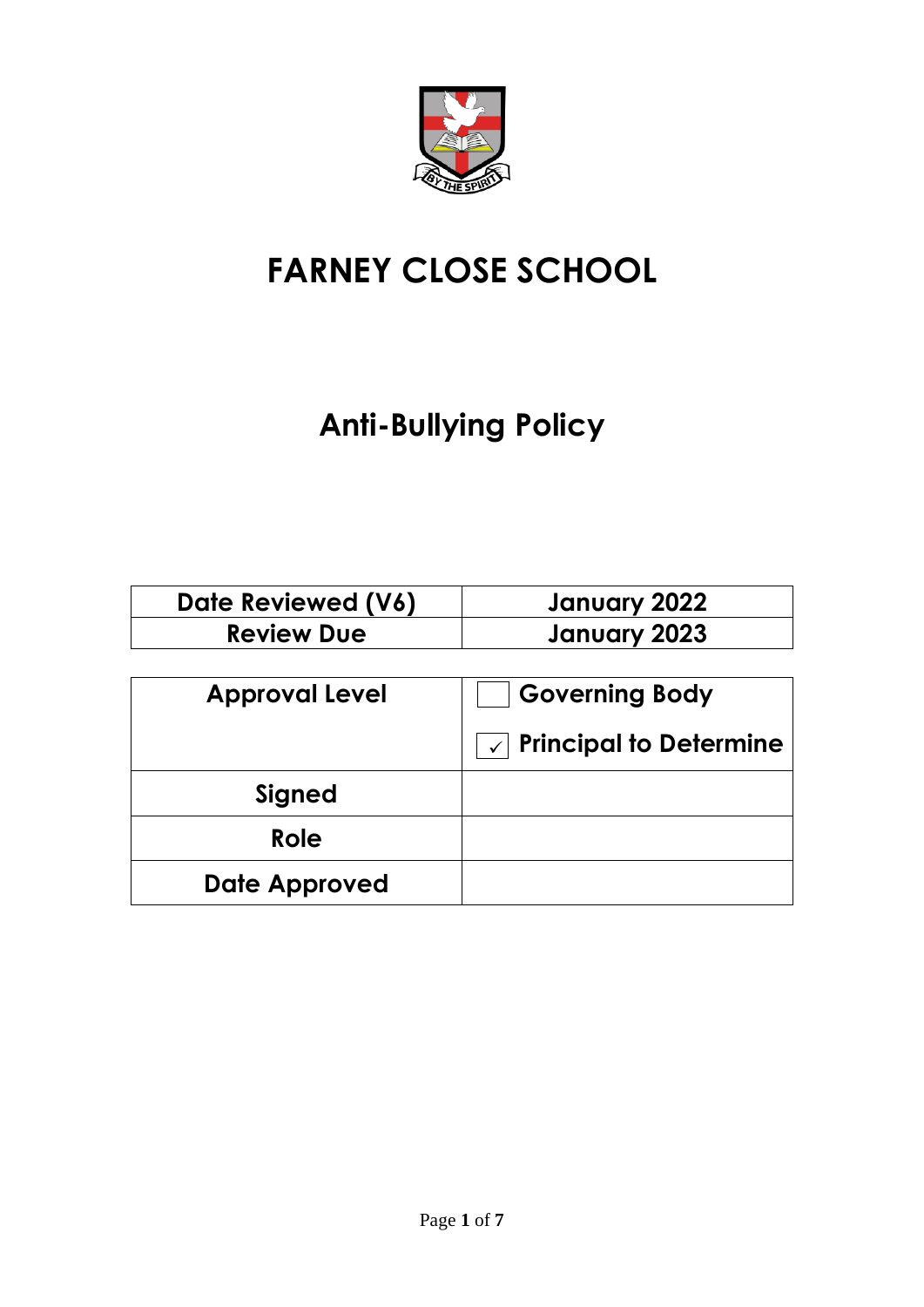## **What is the school's vision regarding keep young people who attend our school and staff who work here, safe from being bullied?**

We strongly believe that in order for young people to work towards their full potential, it is vital that they have a well-ordered and stable environment. We feel that this is best achieved through a consistent approach when working with the young people, accomplished through routines, repetition and reinforcement, and opportunities to review and learn from situations. In order for this to happen, it means that young people at the school are given choices through which they learn to develop responsibility and independence skills. Further detail regarding our Intent and Principles can be obtained from our **School Statement of Purpose** which is updated on a yearly basis.

## **What other policies do the school have that feed into our Anti Bullying Policy and Procedure?**

The school has a very detailed Policy and Procedure Manual to help young people, their families, external professionals and staff at the school be clear about expectations and how we deal with situations that arise at school. To support our Anti Bullying Policy we also have:

- A Safeguarding / Child Protection Policy
- School Statement on Care and Control
- School Statement on supporting Behaviour
- Supporting Young People with their Behaviour
- Anti-Bullying Leaflet
- Worries and Complaints Leaflet
- Complaints Procedure
- Staff Protection / Child Protection Policy
- ICT Policy
- LGBT Policy
- Equal Opportunities Statement
- Race Equality Policy
- Understanding Diversity Statement

## **How does Farney Close School define bullying?**

Farney Close defines bullying (as stated by BullyingUK) as "repeated behaviour which is intended to hurt someone either emotionally or physically, and is often aimed at certain people because of their race, religion, gender or sexual orientation or any other aspect such as appearance or disability" through the use of:

- Prejudicial / discriminatory remarks or actions.
- Homophobic / Biphobic / Transphobic comment, actions or harassment.
- Racist, religious or cultural comments, actions or harassment.
- Sexist comments, actions or harassment.
- Bullying related to SEND (Special Education Needs or Disability).
- Bullying of young carers, pupils in care or otherwise related to home circumstances.
- Verbal and non-verbal intimidation or domination.
- Physical intimidation or domination.
- Violence and aggression.
- Negative peer pressure.
- Inappropriate use of confidential information.
- Inappropriate use of humour.
- Negative reference to a person's disability.
- Cyberbullying (electronic aggression or via technology).

The Equality Act 2010 identifies a "Protected group". These groups are as follows: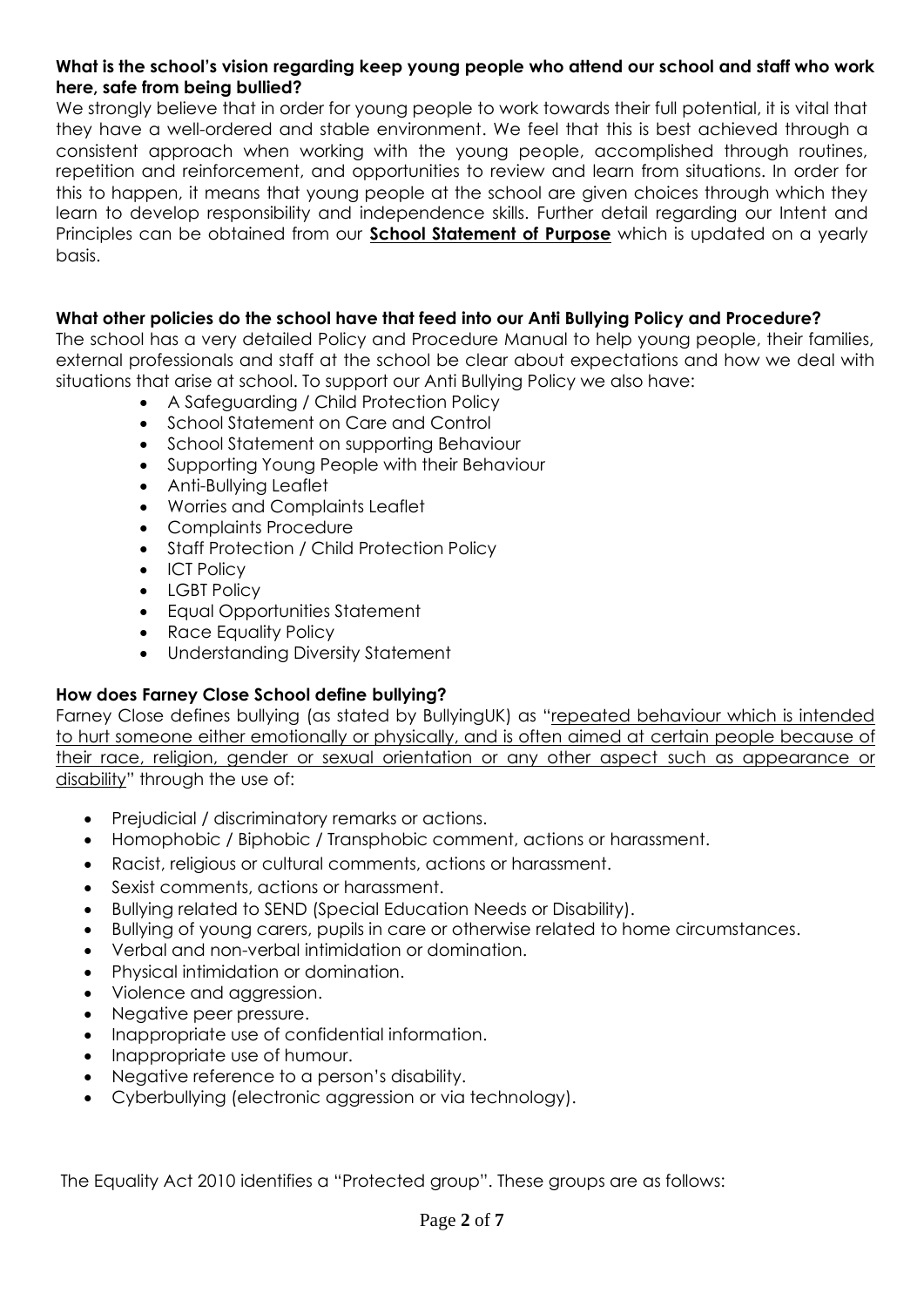- disability (which includes mental health and people diagnosed as clinically obese),
- race,
- religion or belief,
- sex, sexual orientation, gender reassignment (people who are having or who have had a sex change, transvestites and transgender people),
- marriage and civil partnership,
- and pregnancy and maternity.

It goes on to identify seven different types of discrimination that these people should be protected from:

- Direct discrimination: discrimination because of a protected characteristic.
- Associative discrimination: direct discrimination against someone because they are associated with another person with a protected characteristic.
- Indirect discrimination: when you have a rule or policy that applies to everyone but disadvantages a person with a protected characteristic.
- Harassment: behaviour deemed offensive by the recipient.
- Harassment by a third party.
- Victimisation: discrimination against someone because they made or supported a complaint under Equality Act legislation.
- **•** Discrimination by perception: direct discrimination against someone because others think they have a protected characteristic (even if they don't).

## **Who may young people feel bully them?**

Adults and other young people may be classed as bullies.

## **How will the school respond to incidents of bullying?**

- Always take any complaint of bullying given to you seriously.
- If you witness incidents of bullying, intervene immediately and report the matter to a Senior Manager or senior member of staff
- Make a report on the school's management information system (at the time of writing this the school is using CPOMs) noted as a bullying incident (either physical or verbal).

• All incidents of bullying must be logged onto CPOMs as soon after the incident as possible. The team with responsibility for monitoring incidents of bullying must be alerted to action all incidents of bullying. They will evaluate each incident, feedback where it does not fall into the bullying definition and ensure that action is taken. They will ensure that all staff who need to be aware of individual incidents are alerted.

• Whilst evaluating each incident, a half termly data and action plan to inform staff practice will be complied by a Senior Manager. They will ensure that all education and care staff are aware of the impact to practice at the beginning of each new half term.

• The victim will be seen so that reassurance of support can be made.

• It is likely that in order to deal with the incident and any consequences the young person accused of bullying will be seen by a Senior Manager, and/or their Linkworker, to discuss future strategies in order to ensure that further bullying is prevented.

• The parents/carers, or social worker of both **bully** and **victim** will be contacted and informed of the incident and of any action taken.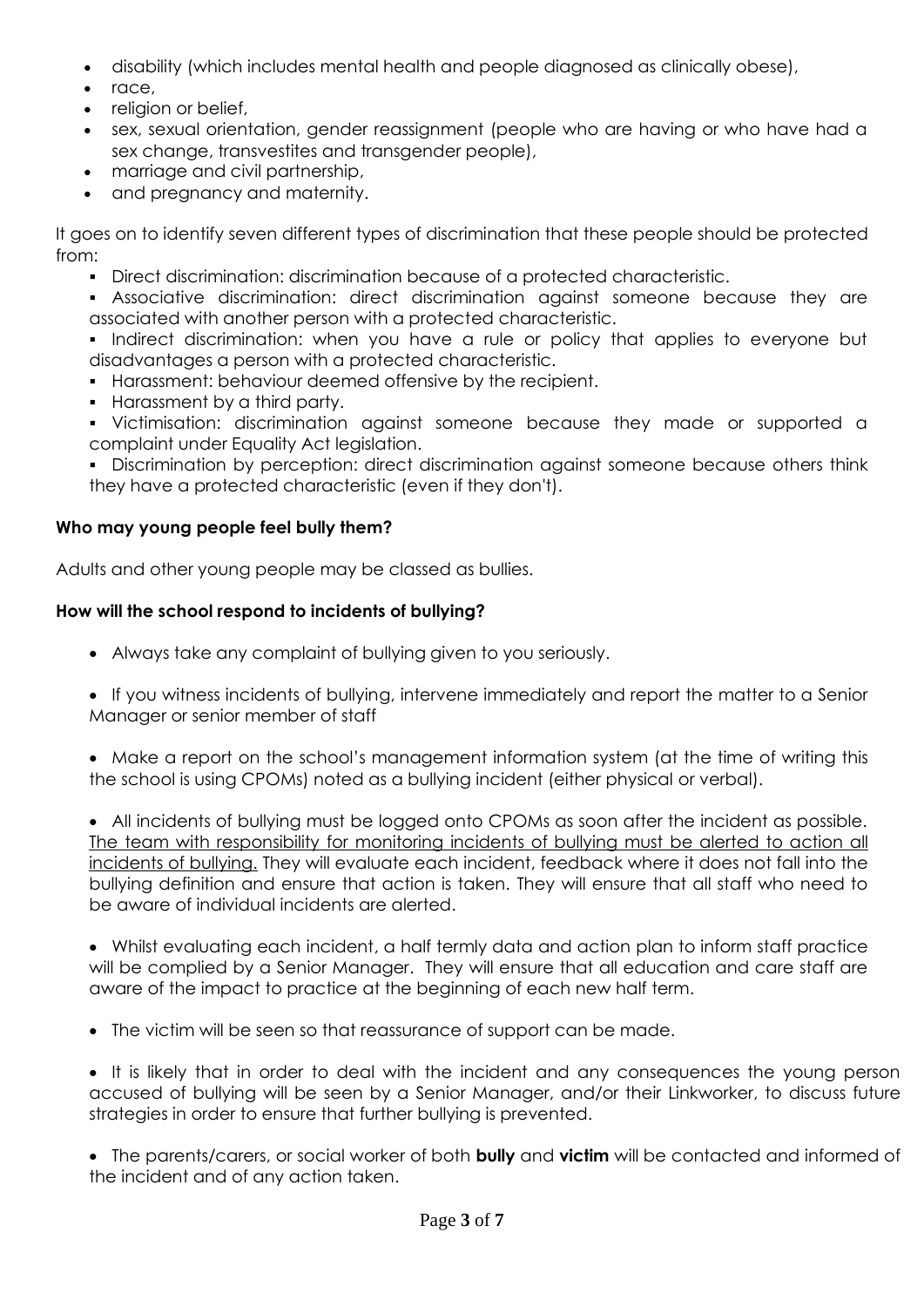## **What actions and strategies are in place to reduce bullying?**

- All members of staff will receive training on bullying and the school's Anti-Bullying Policy, which aims to develop an awareness of effective strategies for dealing with such incidents.
- Issues around bullying should be freely discussed with the young people. Bullying will also form part of the curriculum in PSHE and be a part of House discussions and may form an element of young people's care plans where appropriate.
- The supervision of young people plays a vital role in reducing the incidents of bullying. Therefore, supervision by staff will be constant and direct and care will be taken to make staff particularly aware of times and places where bullying is likely to take place. This may take the form of spot checks or pre-empting situations by acting on information given. Where there are concerns, these will be highlighted in staff meetings and strategies put in place to address the issue.
- Care will be taken by the school and its staff to ensure that any action taken in relation to bullying contributes to the development of a school ethos, encouraging 'non-bullying' types of behaviour and an intolerance of all forms of bullying.
- The school will always seek to bring about a situation where young people actively discourage bullying and view reporting incidents of bullying as being responsible rather than 'telling tales.
- Care will be taken to cut down the number of children moving around the school at any one time so as reduce opportunities for bullying.
- Children should never be left unattended except whilst at the toilet / bathing or in their bedrooms at night.
- It is vital that all members of staff communicate in order to monitor and manage bullying problems.
- A variety of constructive and creative play will be offered at break times in order to positively occupy young people and to distract them from opportunities for bullying.
- It is important that the relationship between staff and young people is characterised by mutual respect and trust. In this way it is hoped that young people feel sufficiently comfortable to tell Teachers or Residential Social Care Workers if they are being bullied.
- All staff are expected to model non-bullying behaviour, aiming to ensure that methods of teaching and control do not endorse bullying tactics.
- Members of staff should place an emphasis on praising good behaviour rather than on the use of sanctions. Staff should always expect high but realistic standards of behaviour from all young people at the school.
- In order to ensure that young people are not confused by expectations, it is important that staff begin their duties by arriving on time and that their activities are planned, organised, well prepared and clearly communicated.
- Members of staff should aim to ensure that the whole day encourages academic and nonacademic achievement and that there is a balance between co-operative, as well as competitive, learning.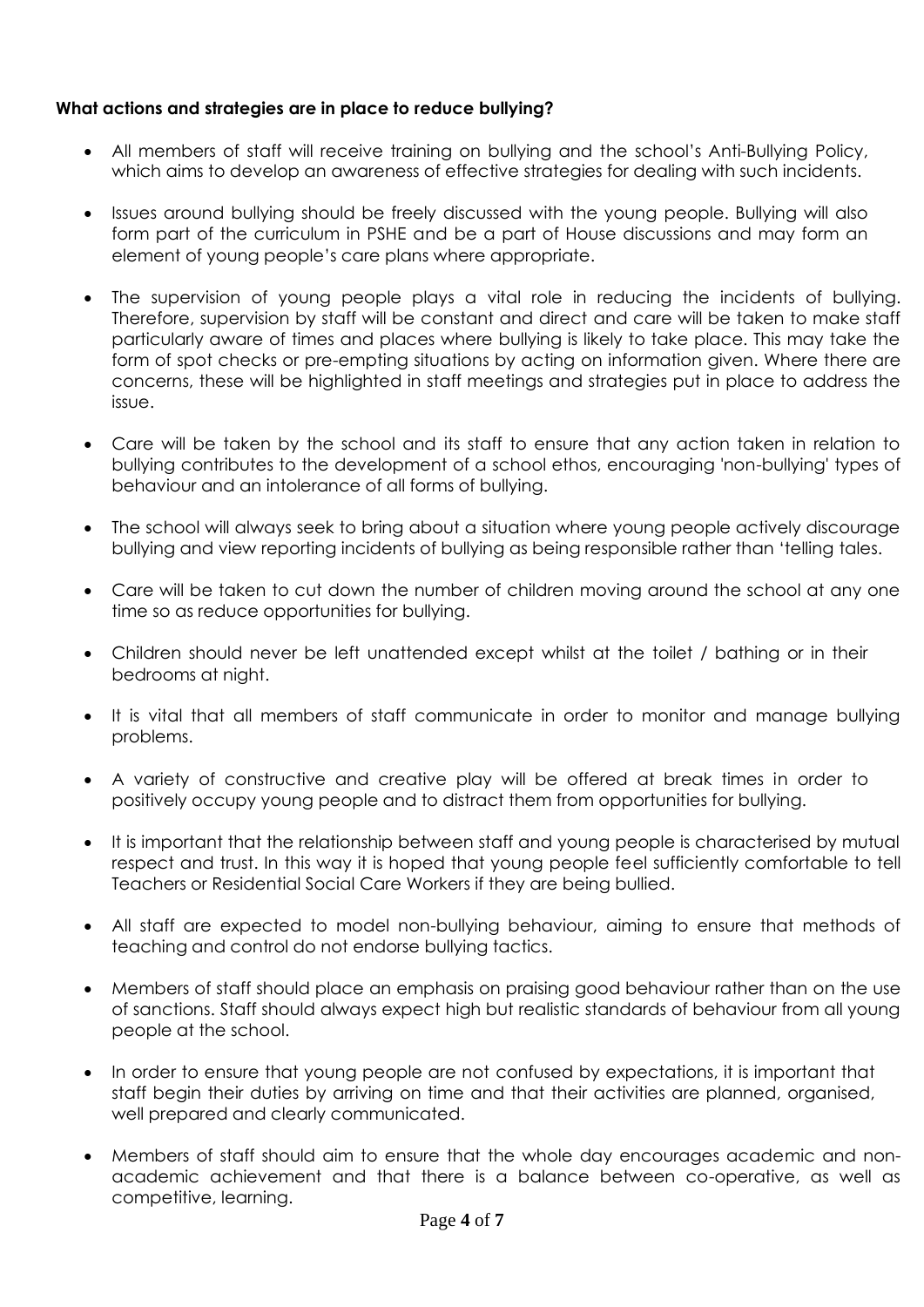- Reports on bullying from parents or carers should be listened to and taken seriously, with appropriate enquiries made.
- The outcome of enquiries should be made known to those involved.
- The effectiveness of action taken to stop bullying should be monitored and discussed with those involved.
- All staff ensure that any action taken communicates an unambiguous disapproval of bullying to bullies, and that additional action is taken which encourages caring, responsible behaviour.
- Posters and leaflets are displayed throughout the school to promote anti-bullying and encourage an acceptance of diversity.

## **What will happen if this policy is persistently breeched by a young person at the school?**

If the policy is persistently breached by a young person, this could potentially result in a temporary or permanent exclusion. However, before this, we would aim to put in place support and reeducative programmes (which would be extra to the work that would be undertaken within the curriculum or with the Linkworker) and to work with parents, carers, and other agencies.

#### **What guidelines can be followed to support the victim?**

- Individual work to raise the young person's awareness and understanding of why he/she/they may have become a victim.
- Build self-esteem and improve self-image.
- Formation of positive and lasting relationships.
- Give continuing support.
- Show the victim that the bully is being offered help to stop bullying (confidence building).
- Basic assertiveness training.
- Make sure that all young people are aware that staff communication systems are effective and are set in place to support them.

#### **What guidelines can be followed to support the bullies, i.e., alter this area of their behaviour?**

- Help the bully identify that he/she/they has a problem.
- Help to identify the type of bullying.
- Use of individual support time.
- Sensitive use of role-play.
- Use of group work and structured Personal and Social Education programmes.
- Where discrimination has occurred, particular work will be undertaken with the young person to look at their prejudices.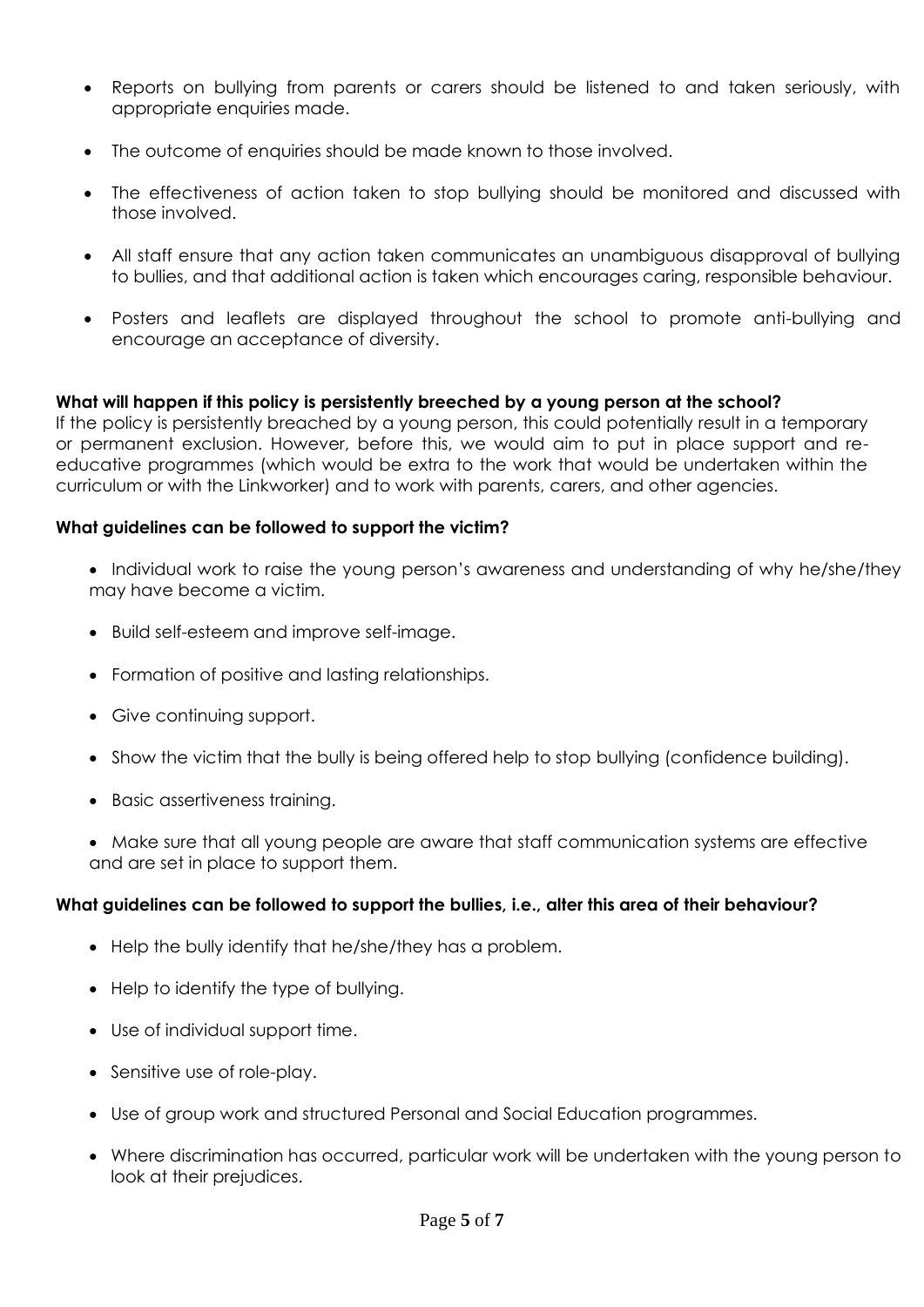- Positive involvement of parents.
- Help the bully to empathise with the victim.
- Monitor and record incidents. Use this information to positively discuss progress with the young person concerned.

#### **What are the guidelines to follow?**

We must assume that bullying does take place and therefore that we need to act to prevent and reduce the incidence of bullying at the school.

#### 1. **Preparing the ground**

Talk about bullying before it happens.

- a) Set ground rules for all new young people.
- b) Do this during class time, where appropriate and on the House Units.

#### 2. **Beware**

- a) The joke that is not funny if it is a joke, why is the victim is not laughing?
- b) The "game" the victim was not playing.
- c) The accident that was not an accident. Ask, "if it was an accident, why didn't you help the victim? Why did you run off or vanish?"

#### 3. **Tell me now**

Trust me. Give me time:

- a) The victim has to tell someone they trust. They must realise that if they do not, then the bully will go on bullying.
- b) After being told, take time to deal with the matter and investigate it thoroughly.

#### 4. **Written Reports - after the incident.**

- a) Ask the victim to write down the details of how, why, where and when they were bullied. Use another adult to help them compile their report if they do not feel confident about doing this.
- b) Where appropriate go through what has occurred with the bully with the report, information, and evidence.
	- It may be useful to talk to any witnesses first to reduce the likelihood of retaliation and to fully understand the case.
	- The young person who has been bullying also needs opportunity to relay their version of what has happened, remembering that they may be defensive rather than remorseful.
	- Taking these actions will help define if the "bully" is not being wrongly accused.